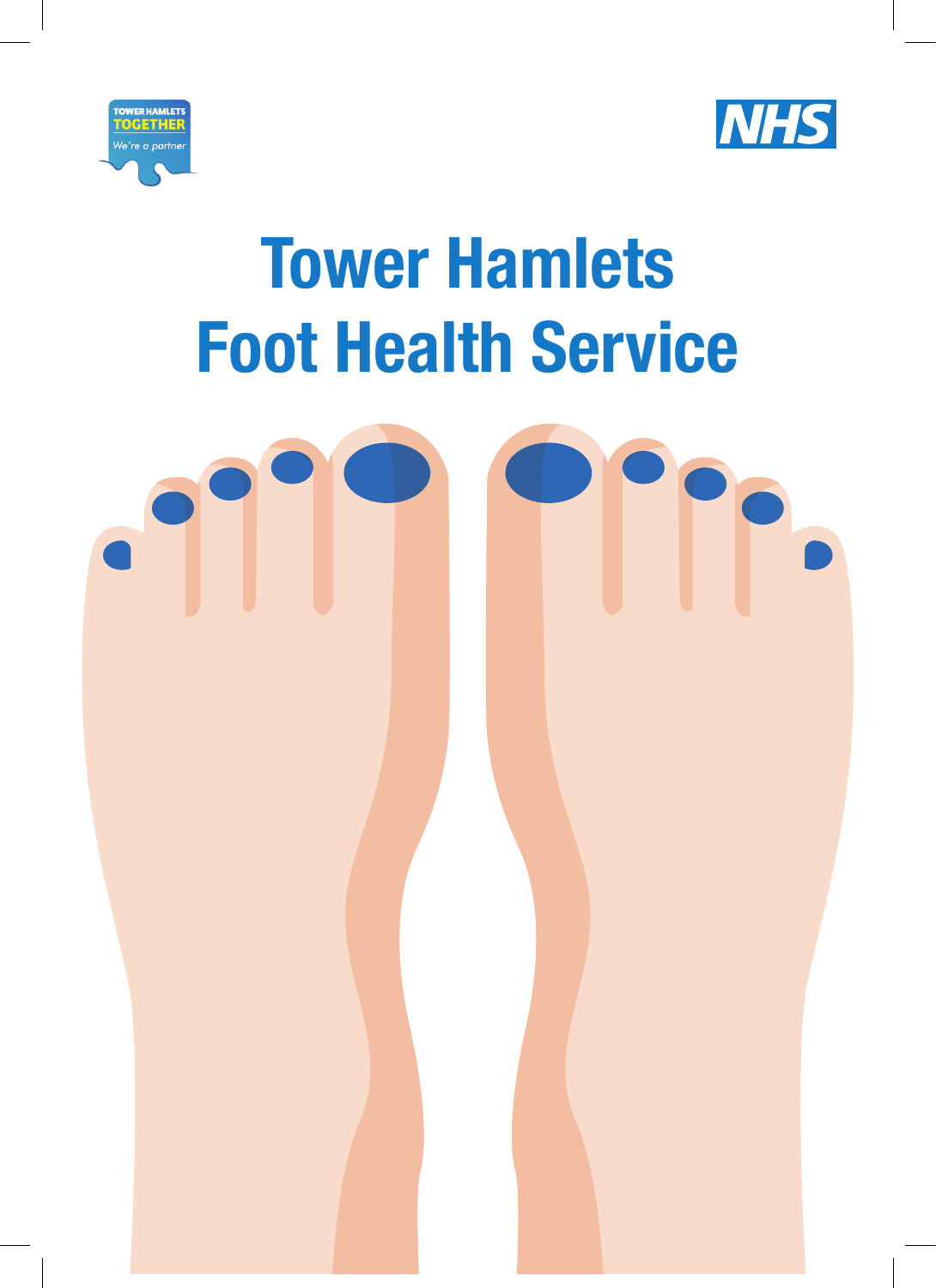#### **What is the Foot Health Service?**

The Foot Health Service provides care and treatment for a range of foot and lower limb problems. The team is formed of podiatrists and trained foot care assistants working together to provide advice and clinical expertise for patients experiencing foot problems.

#### **Prioritising high risk patients**

The service aims to support those with the greatest clinical need. Patients who have conditions such as diabetes, rheumatoid conditions, conditions where people have reduced sensation or feeling in their feet, or who have a reduced blood supply to their feet have an increased risk of developing foot complications. The service also provides foot care to people with a mental health condition, children and housebound patients. The National Institute for Health and Clinical Excellence (NICE) recommends that foot care services for people with these long term conditions should be available on the NHS. Tower Hamlets commission services based on the latest clinical guidance from NICE. Access to regular appointments is vital to ensure that serious issues are detected early to prevent the development of further complications or need for surgery.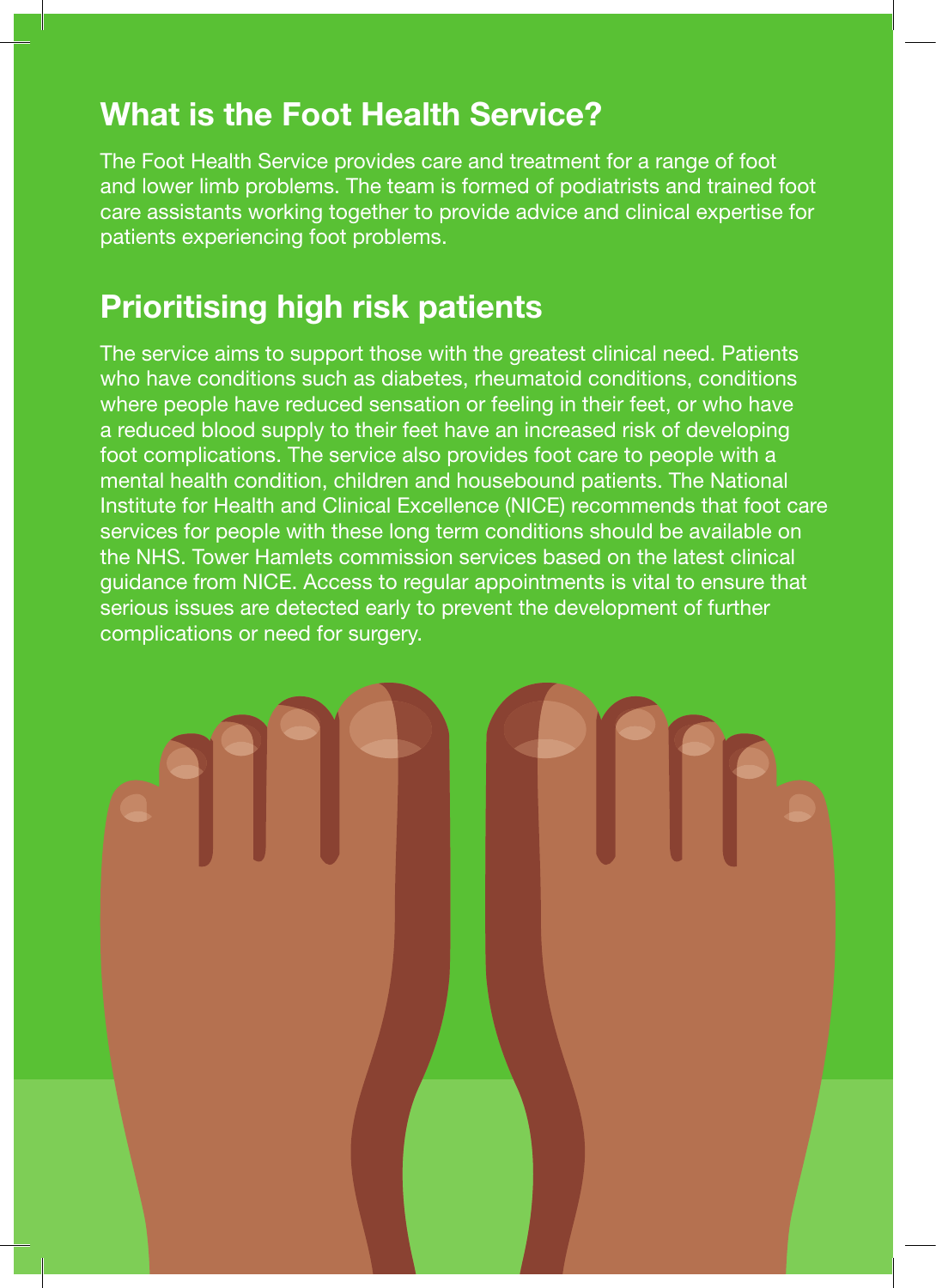#### **People who can receive an assessment for NHS podiatry in Tower Hamlets**

All patients who are referred to the service will receive an assessment. The service will treat:

- Anyone with 'at risk' or 'high risk' feet
- People who are identified as being vulnerable
- Those with serious issues that affect their foot health such as
	- Peripheral arterial disease (reduced blood supply to the foot)
	- Peripheral sensory neuropathy (reduced sensation in the feet)
	- Adults and children who require footwear will still be able to access the service
	- Patients who have previously had foot ulcers
	- Significant foot deformity assessment

## **Patients who will not be seen by the service**

- Those who have low risk podiatric needs such as verrucae, dry skins, corns and fungal infections
- Patients who have no health issues
- Patients who have biomechanical problems, musculoskeletal problems, sport injuries and conditions such as plantar fascitis (heel pain)
- People who have mobility issues which mean they have trouble reaching their feet but have no other medical or foot conditions
- Patients with biomechanical problems, musculosketal problems and sport injuries will not be seen.

## **How do I access the Foot Health Service**

Patients must be referred to the service by their GP; every patient who is referred will receive an assessment. Patients who fit the eligibility criteria will be treated by the service; individuals who have good foot health and low level needs will be discharged from the service with self-care options.

## **Who can provide private podiatry and foot care and where can I find them?**

Podiatry is offered by a range of different people with varied qualification and job titles.

However any professional that is calling themselves a Podiatrist or Chiropodist must be registered with the Health and Care Professionals Council (HCPC). When choosing a podiatrist you can check if they are registered with the HCPC by visiting www.hcpc-uk.org/check or by calling 0845 300 6184.